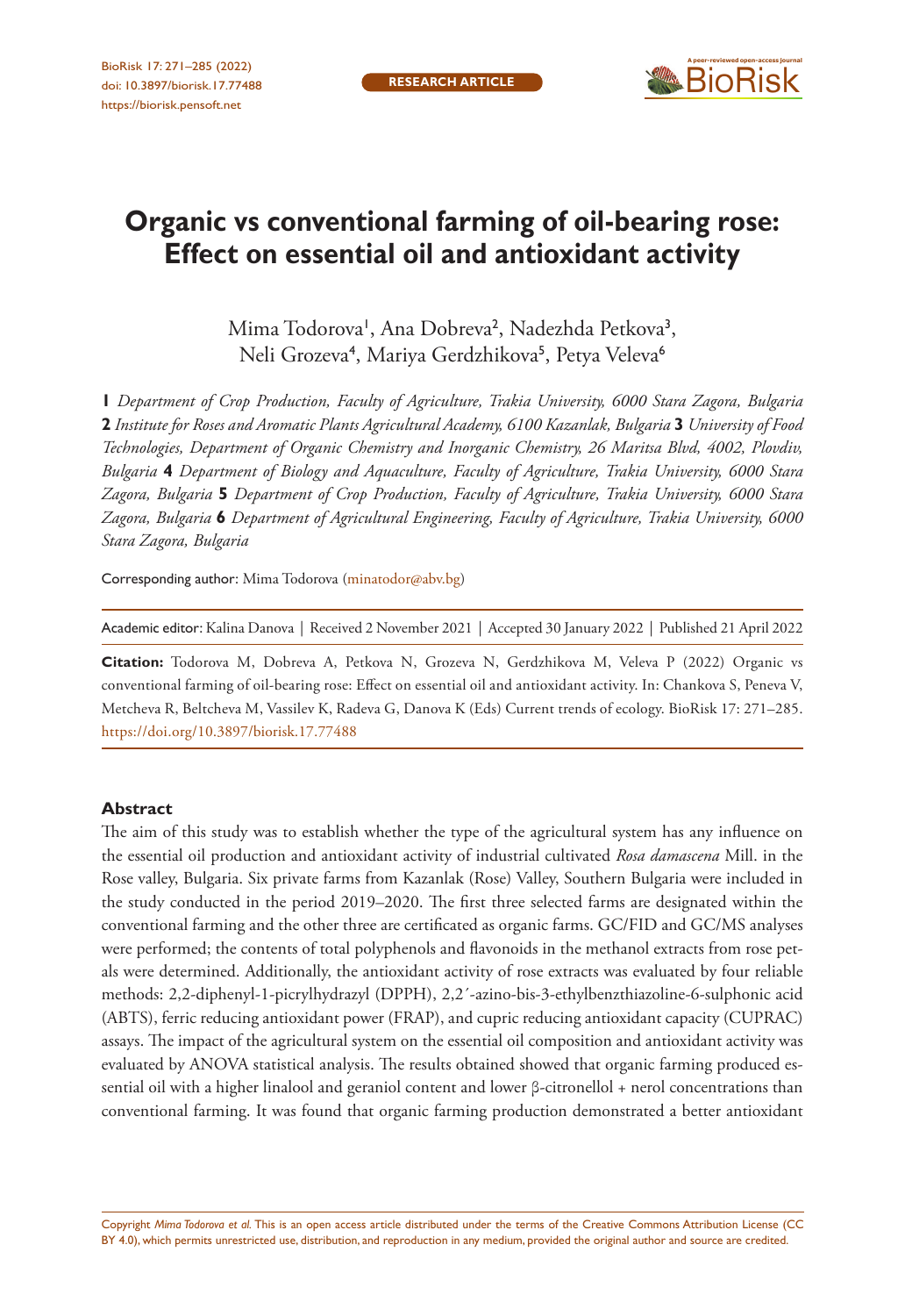activity evaluated by the three DPPH, ABTS, and CUPRAC methods according to the averaged data for two years, 806.82, 797.66 and 1534.40 mM TE/g dw versus 510.34, 521.94 and 917.48 mM TE/g dw for CF, respectively, with high statistical significance for the DPPH and ABTS analyses. Consequentially, the rose extracts from the organic farming accumulated more phenolic compounds that corresponded to the higher antioxidant potential of the organic roses.

#### **Keywords**

cv. Raduga, DPPH, *Rosa damascena* Mill., rose oil composition, total phenol

## **Introduction**

Globally, the oil-bearing rose, for the production of essential oil, is industrially grown mainly in Bulgaria, Turkey, Iran, India, Pakistan, China, Morocco, Egypt, France, and Russia. However, Bulgaria is the leading producer of the main genotype oil-bearing rose (*Rosa damascena* Mill.) (Gunes 2005; Kovacheva et al. 2010; Ucar et al. 2017). According to Gunes (2005), 100 kg fresh rose flowers are required to produce approximately 10 g of essential oil. The commercial cultivation of roses in Bulgaria predominantly includes *R. damascena* Mill. *f. trigintipetala* Dieck. (Kazanlak rose) due to its high rose oil content and chemical composition (Chalova et al. 2017). The observations of recent decades revealed that the cultivar Raduga has spread widely in Bulgarian rose plantations (Kovacheva et al. 2010). It is a cross pollination result of *Rosa damascena* Mill. X *Rosa gallica* L., with high productiveness and essential oil content. Recently, interest in rose oil production has been growing not only due to its perfuming effects but also because of the wide range of biochemical reactions, such as an analgesic, hypnotic, antispasmodic, anti-inflammatory and anticonvulsant, which the rose flowers exhibit. (Baydar and Baydar 2013; Kumar et al. 2013; Mahboubi 2016) On the other hand, there is a real interest in organic crop production, particularly with aromatic and medical plants. Organic agriculture is an alternative cultivation model involving the agricultural practice without chemical additives. This cultivation method is designed to encourage respect towards the biological cycles of the production system to maintain and to increase soil fertility, to minimise any form of pollution, to avoid the use of synthetic fertilizers and pesticides, to maintain the genetic diversity, to consider the wide social and ecological impact of the food production system and to produce good quality foods in sufficient quantities. (Giuseppina et al. 2011). The choice of organic production of an essential oil crop in comparison with the conventional one is frequently registered as expensive and more challenging for agricultural producers, but the results are of particular importance for improved lifestyle, health, and longevity. Thus, the production of organic rose flowers and oil requires the application of new agricultural practices, which require additional investments and technologies in order for the production to be certified as organic and cost effective. One of the main challenges in rose oil organic cultivation is the fact that *R. damascena* exhibits low disease resist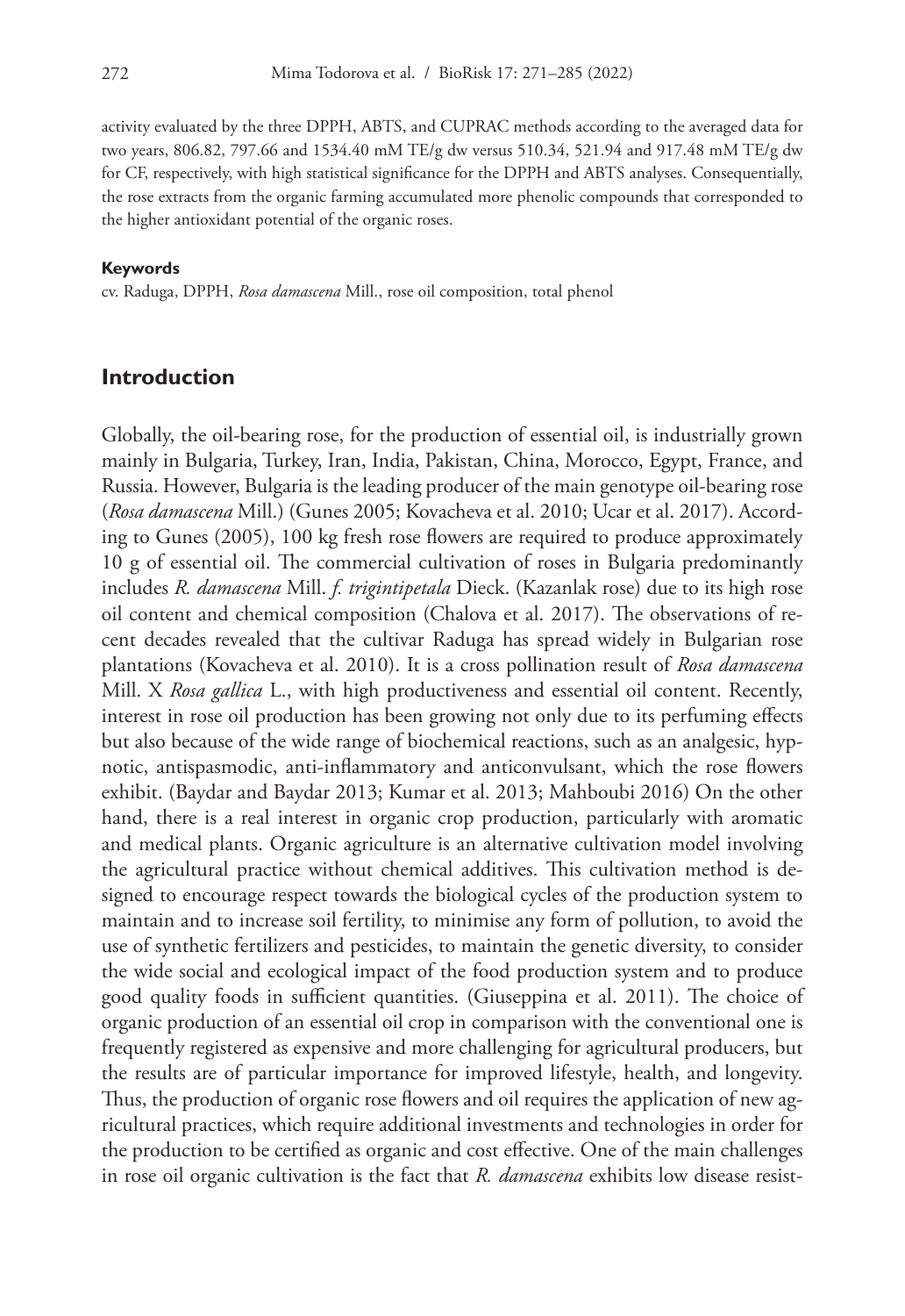ance to major diseases and pests (Kovacheva et al. 2010). In this regard, the Integrated Pest Management (IPM) has a dominant role in organic rose oil cultivation. The most commonly applied IPM approaches include designing or redesigning the landscape, modifying the habitat to reduce the pest's resources and increase the habitats for natural predators, changing cultural methods such as cultivation, weeding, mulching as well as increasing inspections and tight monitoring of pest invasion (Chalova et al. 2017). Nunes and Miguel (2017) discussed the influence of several factors on the chemical composition of Damask rose oil and concluded that agricultural practices, important for essential oil productiveness and biochemical composition were mainly: method of propagation, time of the day of flower harvesting - air temperature, relative humidity, intensity of sunlight, flower stages, day period of harvesting, harvest procedures, time and level of pruning, storage of plant material, and method of distillation. Erdal and Munduz (2017) reported that the nutrient concentrations of the leaves from conventional gardens of *R. damascena* Mill were significantly higher than the organic ones, particularly for the nitrogen, manganese, and zinc content. Similarly, the flower nutrient concentrations of conventional gardens were higher for all examined nutrients, and the differences between organic and conventional gardens for the nitrogen, potassium, calcium, and iron concentrations were significant. The application of the anti-gibberellic, Paclobutrazol (PP333), combined with supplied nitrogen as  $\mathrm{NH}_4$ -N and  $\mathrm{NO}_3$ -N in appropriate amounts, and the micronutrients  $Mn^{2+}$ ,  $Zn^{2+}$ , and  $Cu^{2+}$  enhanced the flower bud formation and flowering as well as the rose oil yield with higher percentage of citronellol. Ucar et al (2017) reported the significant effect of different irrigation amounts and nitrogen doses 160 kg ha−1 and 240 kg ha−1 on the flower yield and rose oil yield for 2011 and 2012 ( $P < 0.01$ ), but it was not established to be significant for the first year of investigation 2010. The effect of the cultivation practices on the fruit quality and antioxidant capacity was evaluated in many studies. (Wang et al. 2008) There is a small number of studies investigating the effects of agricultural practices on the secondary metabolites in medicinal and aromatic plants (Malik et al. 2011). Our primary investigations showed that the highest values of total phenols and flavonoids are found in the rosewater extract from organically grown plants: 47.09±2.89 mg GAE/g dry weight and 6.87±3.00 mg QE/g dry weight, respectively (Petkova et al. 2020). The highest radical scavenging activity was demonstrated by the extracts from organic plantations, while the metal-reducing assays showed higher antioxidant potential in the extracts from conventionally grown roses. Since many of the bioactive secondary metabolites produced by medical plants have ecological roles in promoting plant survival under a range of environmental conditions (Briskin 2000), Malik et al (2011) confirmed that the production of secondary metabolites within the medicinal and aromatic plants is under diverse physiological, biochemical, metabolic and genetic regulations and can be manipulated by alterations in the growing conditions. The aim of our study was to continue the investigation in that field in order to answer clearly whether the type of the agricultural system has any influence on essential oil production and the antioxidant activity of industrial cultivated *R. damascena* in the Rose valley.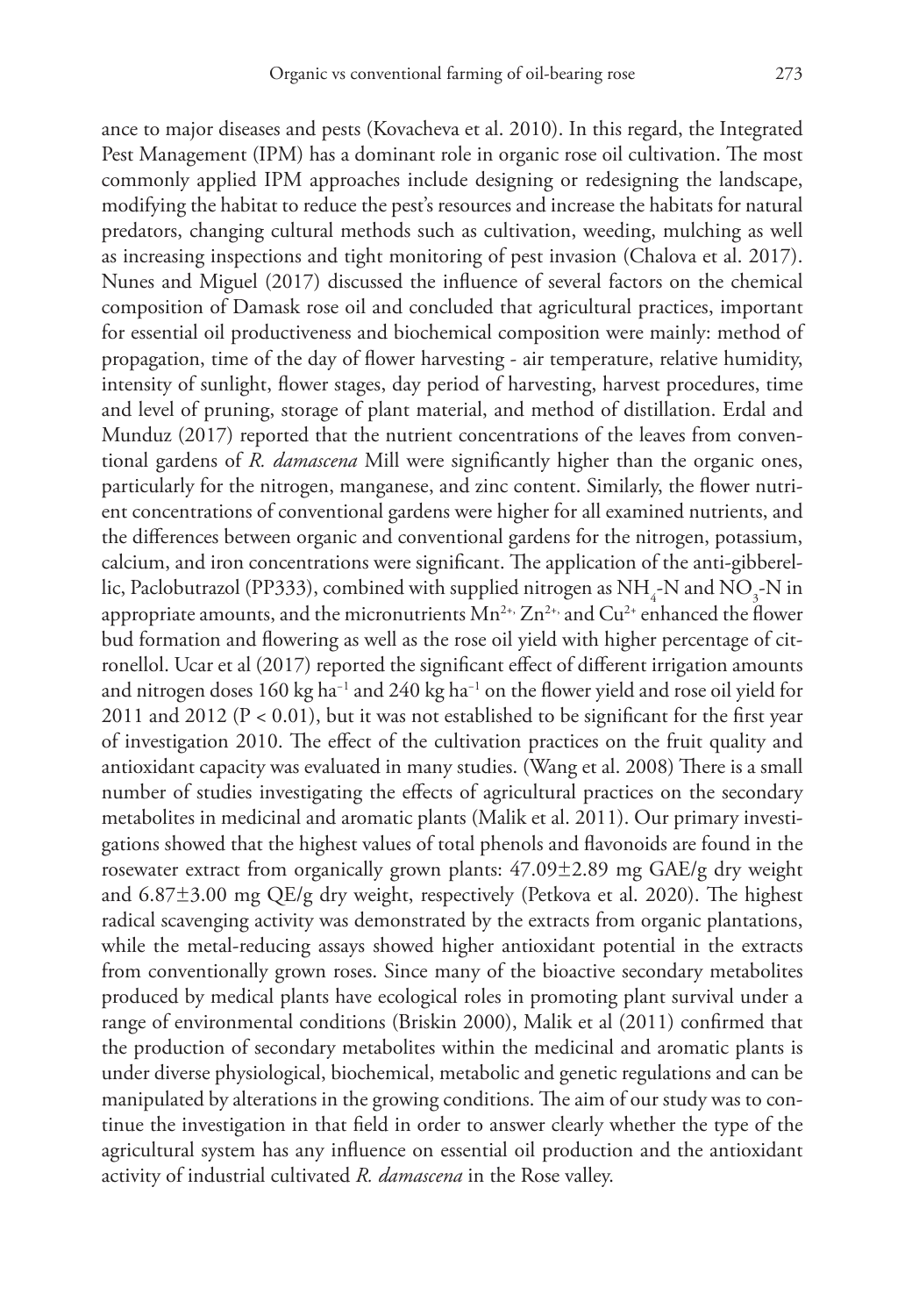# **Materials and methods**

#### Location and site description

The field study was conducted in private farms, located in the northwest part of the Kazanlak Rose valley, Bulgaria, in the two-year period of 2019–2020. The valley is situated at 400–500 m altitude, in the middle of the country between the Balkan range in the north and Sredna Gora mountain to the south. The climate is continental, the winters are generally cold and wet, and the summers cooler than in other parts of Bulgaria. January is the coldest month of the year with a -1.1 °C average temperature. July is the warmest month in Kazanlak with an average temperature of 21.2 °C. Spring in Kazanlak has the feel of winter, with late snowfalls. The annual precipitation rates range from 500 to 650 mm in the Kazanlak valley, with heaviest precipitation between April and June (Sobotkova and Ross 2018). Data about the climatic conditions of the studied years were provided from the local meteorological station, situated in Kazanlak. The monthly distribution of the average temperatures and rainfalls, compared to the 100-year average rate are presented in Figs 1, 2, respectively.

The field study was conducted in six private farms, as three of the oil rose private plantations are certified as organic farms whereas they apply an organic agricultural system and the rest of them are designated within the conventional farming. The farms are located close to each other and the dominant soil type is fluvisols. Fluvisols (Deluvial soils) are formed by downhill creep, where the sorting of materials comes about through gravity. Creep is the slow movement of soil masses down slopes that are



**Figure 1.** The average monthly temperatures (°C) for Kazanlak valley in 2019/2020.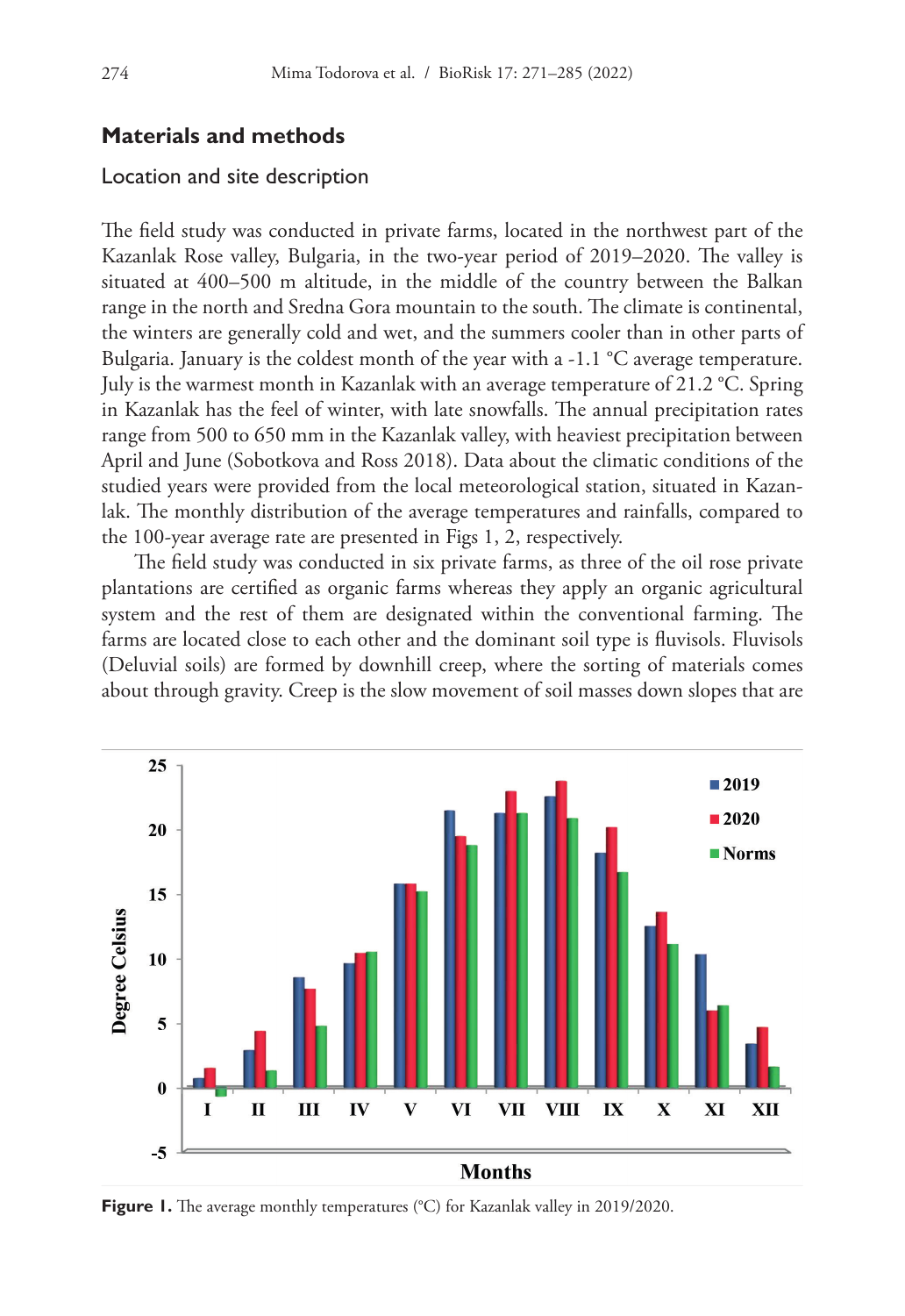

**Figure 2.** The average monthly rainfall (mm) for Kazanlak valley in 2019/2020.

usually steep. The process takes place in response to gravity where there is a pronounced water saturation (Shishkov and Kolev 2014).The soils in the region have ochric and nondiagnostic features, typical of fluvisols. The soil samples in all six arable areas were characterized by acid reaction, typical for that soil. The range of values of pH  $(\mathrm{H}_{2}\mathrm{O})$ was between 4.20 and 6.10. The soil organic matter (OM) content varied between low and high content with values from 0.86 to 4.03%, where the mean OM, % value was 2.80. More detailed information about the soil characteristics was reported by Todorova et al. (2020).

#### Agricultural practices in the studied farms

Detailed characterization of the agricultural practices of the studied farms is presented in Table 1.

Farm 1 is characterized as typical conventional farming with soil tillage, mineral fertilization, foliar feeding with NPK + microelements during vegetation. The soil tillage included 3–4 hoeing with a cultivator between the rows.

Farms 2 and 3 are conventional with combined good agricultural practices, in our case - turf surface as mulching, drip irrigation, mineral fertilization, foliar feeding with NPK + microelements during vegetation.

Farm 4 is certified as organic farming with manure fertilization 2–3 t/dka (20–30 t/ ha), applied every 3–4 years before vegetation. Before and after flowering – several times foliar application of organic fertilizer containing macro-, micronutrients, and amino acids. Only soil tillage was carried out to control weeds. The soil tillage included 3–4 hoeing with a cultivator or manually between the rows, with biopesticides application.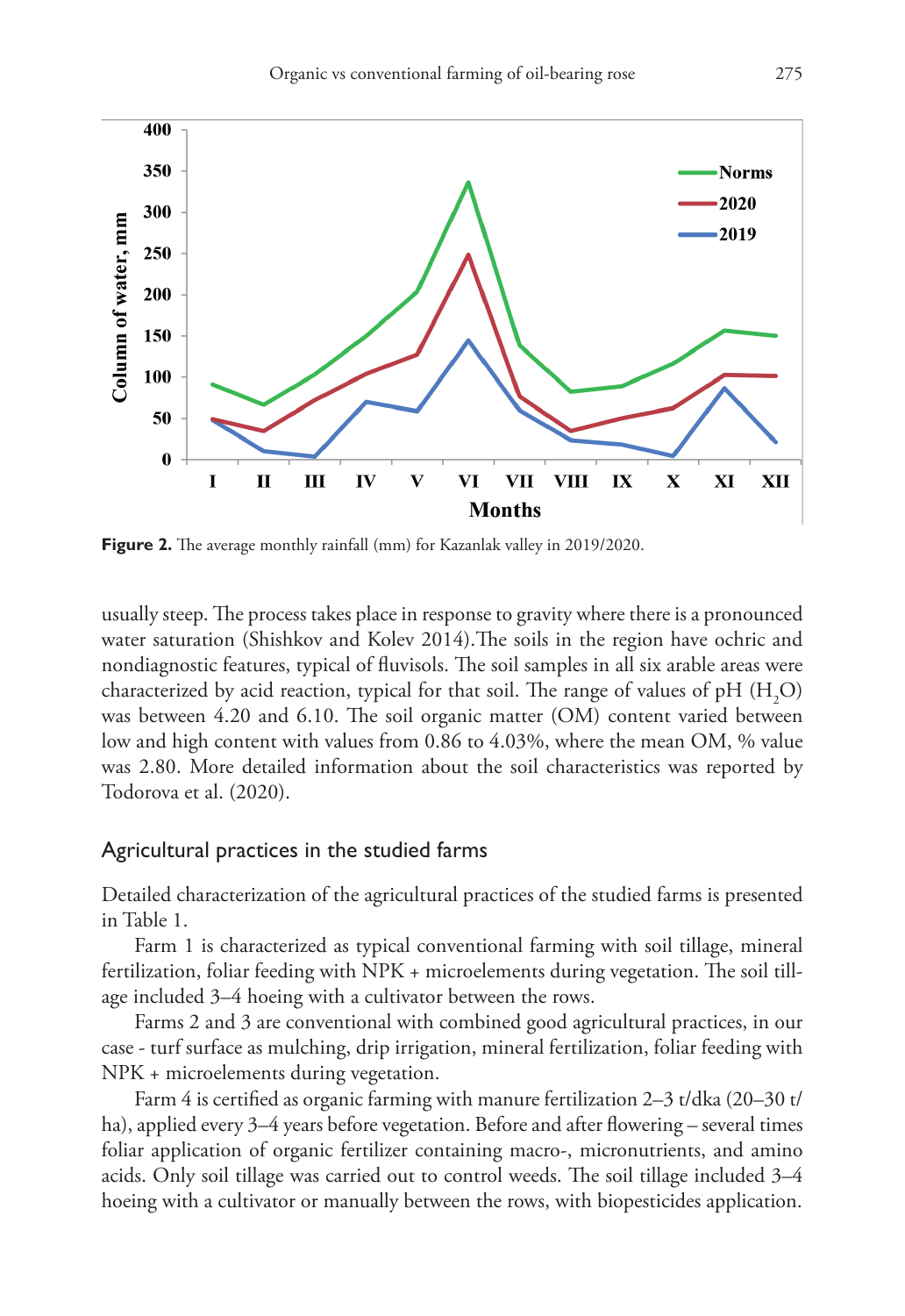| Farm's | Area        | <b>GPS</b>                                 | Variety                                     | <b>Agricultural practices</b>                                                                                                | Drip           |
|--------|-------------|--------------------------------------------|---------------------------------------------|------------------------------------------------------------------------------------------------------------------------------|----------------|
| number |             | coordinates                                |                                             |                                                                                                                              | irrigation     |
|        |             | Conventional Farming (CF)                  |                                             |                                                                                                                              |                |
| 01     | Koprinka    | 42°38'10.74"N,<br>25°19'29.496"E           | R. × damascena f.<br>trigintipetala Dieck   | Soil tillage, mineral fertilization, foliar feeding with<br>NPK + microelements during vegetation, pesticides                | $\overline{a}$ |
| 02     | Damascena 1 | 42°40'11.6"N.<br>25°11'50.1"E              | R. x damascena f.<br>trigintipetala Dieck   | Turf surface as mulching, mineral fertilization,<br>foliar feeding with NPK + microelements during<br>vegetation, pesticides | yes            |
| 03     |             | Damascena 2 42°40'6.60"N,<br>25°11'53.40"E | R. × damascena f.<br>trigintipetala Dieck   | Turf surface as mulching, mineral fertilization,<br>foliar feeding with NPK + microelements during<br>vegetation, pesticides | yes            |
|        |             | Organic Farming (OF)                       |                                             |                                                                                                                              |                |
| 04     | Yasenovo    | $42^{\circ}41'36.0''$ N.<br>25°16'39.8"E   | R. × damascena f.<br>trigintipetala Dieck   | Soil tillage, manure application, bio pesticides                                                                             |                |
| 05     | Asen        | $42^{\circ}38'35.8''N.$<br>25°10'30.0"E    | cv. Raduga Rosa<br>damascena x Rosa gallica | Turf surface as mulching, manure application, bio<br>pesticides                                                              | yes            |
| 06     | Skobelevo   | 42°40'16.5"N.<br>25°10'36.5"E              | cv. Raduga Rosa<br>damascena x Rosa gallica | Turf surface as mulching, manure application, bio<br>pesticides                                                              | yes            |

**Table 1.** Farming system, geographical data, variety with general agricultural practices in the studied farms.

Farms 5 and 6 are also certified as organic farming, with manure fertilization, foliar application of organic fertilizer containing macro-, micronutrients, and amino acids, with a turf surface as mulching between the rows and drip irrigation.

# Plant material and sampling

We surveyed farms growing oil-bearing roses - *R. damascena* Mill. f. *trigintipetala* Dieck and cultivar Raduga [(*Rosa damascena* Mill. × *Rosa gallica* subsp. *Eryosyla Kell* var. *Austriaca* Br.) × *Rosa gallica* L.] (Nazarenko 1983). The harvest time for rose oil yield is early in the morning, between 6 and 11 a.m., to avoid temperature increase during the day, which negatively affects the yield and the quality of the rose oil (Chalova 2017). The samples of rose flowers were picked up in the morning (6–8 a.m.) within a day at the beginning of June 2019 and 2020. Three samples were randomly taken from each individual field, and each of them was collected from 40 different rose bushes. Similar experimental designs were presented by Vagn et al. (2000) for onion and peas and by Tuncay and Bostan (2010) for apricot under organic and conventional cultivation. Each sample of rose flowers (1000 g) was split into two parts. The first was used for distillation and essential oil production. The second sample of rose flowers was used for biochemical analysis.

# Distillation and essential oil production

The essential oil content in the blossoms was determined after steam distillation in the Clevenger-type micro apparatus. The essential oil was measured to the graduated part of the apparatus in milliliters and was calculated as a percentage by volume (v/w). For higher accuracy, a relative density recalculation was made and was presented as a per-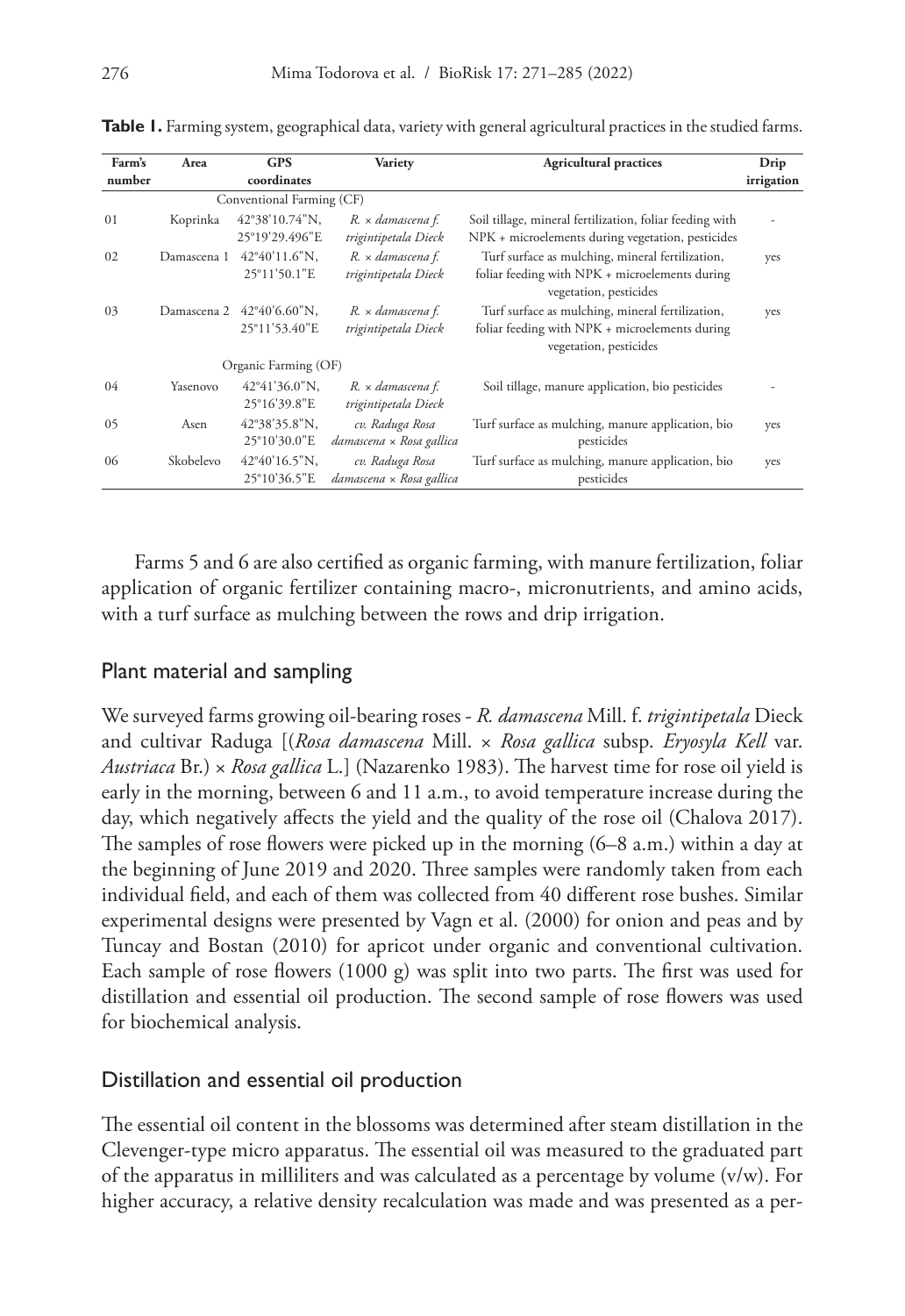centage by weight (w/w). After collection, the oil was treated with anhydrous  $\rm Na_2SO_4$ and stored in tightly closed vials at 4 °C till analysis. The analysis was performed on an Agilent 7820A GC System coupled with a flame ionization detector and 5977B MS detector. The protocol was made according to ISO 9842 for gas chromatographic analysis of rose oil. Two capillary columns: non-polar EconoCap<sup>TM</sup> EC<sup>TM</sup> (30 m  $\times$  0.32 mm ID, 0.25 µm film thickness) and polar HP-20M (50 m  $\times$  0.32 mm ID, 0.30 µm film thickness) were used. The first one was operated with an oven program from 80 °C (2.5 min held) to 320 °C at a rate of 10 °C/min; with 10 min held at the final temperature was applied. Hydrogen (99.999%) was used as a carrier gas at a constant flow rate of 20 ml/min. The split ratio was 1:10, the inlet temperature was set to 250 °C and the FID temperature was set to 300 °C. The non-polar column reveals a much richer spectrum of compounds and better presentation of paraffins, but it is not suitable for dividing the main terpene alcohols citronellol and nerol. They have very similar retention times and could not be split and calculated. For this reason the polar column was used for better separation. Due to the character of the HP-20M, the oven temperature program was the following: 65 °C for 0 min, then 2 °C/min to 220 °C for 10 min.

The GC/MS analysis was performed under all conditions, described above.

The ingredients were quantified by the area of FID peaks without any correction factor. The oil constituents were identified by their mass spectra, matching with the NIST and MS library, as well as whenever possible, the authentic substances were used.

#### Extracts preparation

Rose petals were subject to extraction in duplicate with 80% methanol in 1:15 solid to solvent ratio. The extraction was conducted in an ultrasonic bath (SIEL, Gabrovo, Bulgaria, 35 kHz, and 300 W) for 20 mins, at 65 °C. The combined extracts were used for further analysis.

#### Total phenolic contents

The total phenolic content was measured using a Folin-Ciocalteu reagent with slight modification (Ivanov et al. 2014).

#### The total flavonoids content

The total flavonoids content was analyzed using  $\text{Al}(\text{NO}_\text{3})_\text{3}$  reagent (Kivrak et al. 2009).

# 2,2-diphenyl-1-picrylhydrazyl (DPPH) assay

The rose petal water extract (0.15 mL) was mixed with 2.85 mL 0.1 mM methanol solution DPPH. After 15 min at 37 °C, the reduction of absorbance was measured at 517 nm against methanol used as a blank sample (Ivanov et al. 2014).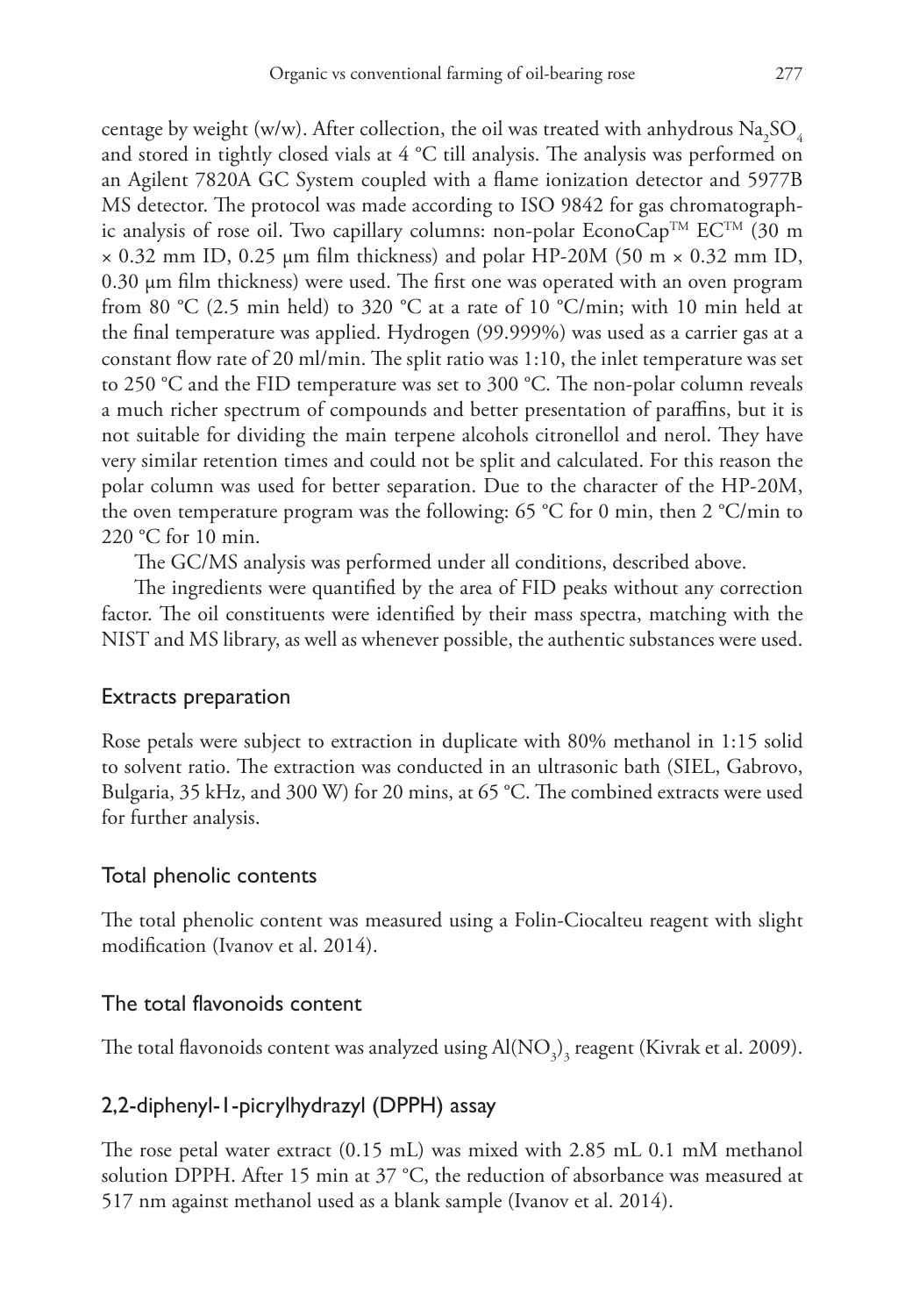# 2,2´-azino-bi's-3-ethylbenzthiazoline-6-sulphonic acid (ABTS) assay

The rose petal extract (0.15 mL) was mixed with 2.85 ml of the ABTS solution. After 15 min at 37 °C in darkness, the absorbance was measured at 734 nm (Ivanov et al. 2014).

# Ferric reducing antioxidant power (FRAP) assay

The assay was performed according to Benzie and Strain (1996).

## Cupric reducing antioxidant capacity (CuPRAC) assay

The rose petal extract (0.1 mL) was mixed with 1 mL CuCl2.2H2O, 1 mL Neocuproine (7.5 mL in methanol), 1 mL 0.1 M ammonium acetate buffer and 1 mL distilled water. After 20 min at 50 °C, the absorbance was measured at 450 nm (Ivanov et al. 2014). All results for the antioxidant activity were expressed as mMTE/g.

#### Statistical analysis

The data were expressed as a mean $\pm$ standard deviation (SD) from three replicates for each sample. All the results from the determination of antioxidant activity were performed in triplicates and expressed as mM Trolox equivalents (mM TE) by dry weight. To establish the influence of the agricultural practices in the studied farms on the essential rose oil composition and antioxidant activity, ANOVA statistical analysis was performed. The significant differences were tested and the P values  $< 0.05$  were considered statistically significant. The impact of the factors was evaluated via the Coefficients of determination R2 . The IBM SPSS Statistics 26.0, Copyright 1989, 2019 statistical package was used to process the data.

## **Results and discussion**

#### Essential oil composition

The climate data for the 2019–2020 period showed that the temperatures were much higher than the average rates for the winter season (especially 2019). This is the dormancy period for the plants. During the spring months, the temperatures were normal and higher in June, particularly in 2019. Regarding precipitation, it is obvious that in both years they were below normal. The second year of the study is characterized as wetter with more rainfall than in 2019, especially during the spring.

The chemical composition of the essential oil of rose flowers under conventionally and organically grown roses is presented in Table 2. According to the averaged data for the two periods, the productiveness of essential oil, % obtained in conventional farming (CF) was 0.04% higher than the organic system (OF) - 0.03%, with insignificant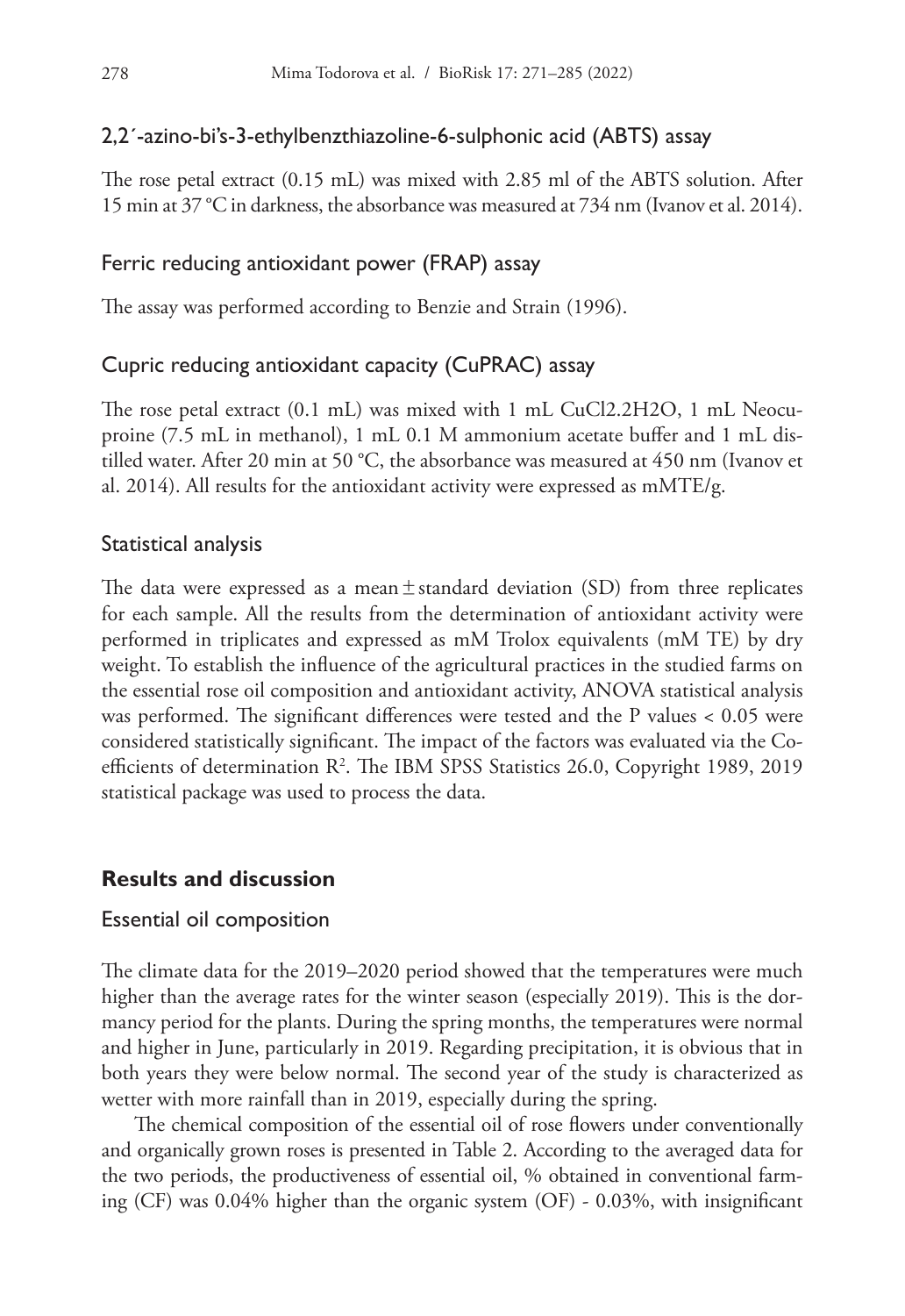| Type of farming                                 |       |       | Conventional farming - CF |           | Organic farming - OF |       |                      |           | $\mathbb{R}^2$ |
|-------------------------------------------------|-------|-------|---------------------------|-----------|----------------------|-------|----------------------|-----------|----------------|
| <b>Biochemical component</b>                    | min   | max   | average                   | <b>SD</b> | min                  | max   | average              | <b>SD</b> |                |
| Rose oil,%                                      | 0.03  | 0.05  | 0.04 <sup>ns</sup>        | 0.01      | 0.02                 | 0.05  | 0.03 <sup>ns</sup>   | 0.01      | 0.229          |
| Ethanol                                         | 0.00  | 0.92  | 0.19 <sup>ns</sup>        | 0.36      | 0.01                 | 0.92  | $0.21$ <sup>ns</sup> | 0.31      | 0.025          |
| Linalool                                        | 0.38  | 0.71  | 0.54 <sup>a</sup>         | 0.11      | 0.52                 | 0.93  | 0.61 <sup>a</sup>    | 0.22      | 0.569          |
| cis-Rose oxide                                  | 0.15  | 0.27  | 0.22 <sup>a</sup>         | 0.05      | 0.00                 | 0.27  | 0.16 <sup>a</sup>    | 0.10      | 0.521          |
| trans-Rose oxide                                | 0.08  | 0.14  | 0.12 <sup>a</sup>         | 0.02      | 0.00                 | 0.14  | 0.08 <sup>a</sup>    | 0.05      | 0.532          |
| Phenylethyl alcohol                             | 0.33  | 1.33  | 0.83 <sup>ns</sup>        | 0.37      | 0.34                 | 1.33  | $0.80$ <sup>ns</sup> | 0.34      | 0.000          |
| <b>ß-Citronellol</b> and Nerol                  | 25.48 | 33.60 | $29.47$ <sup>a</sup>      | 3.18      | 17.86                | 33.60 | 25.08 <sup>a</sup>   | 7.91      | 0.450          |
| Geraniol                                        | 23.11 | 26.13 | 24.33 <sup>a</sup>        | 1.18      | 20.91                | 35.81 | $25.42^{\circ}$      | 8.03      | 0.427          |
| Eugenol                                         | 0.38  | 1.35  | $0.70$ ns                 | 0.35      | 0.00                 | 1.35  | 0.56 <sup>ns</sup>   | 0.46      | 0.185          |
| Methyleugenol                                   | 0.46  | 0.72  | 0.60 <sup>ns</sup>        | 0.10      | 0.00                 | 1.32  | 0.50 <sup>ns</sup>   | 0.36      | 0.055          |
| Heptadecane $(C_{12})$                          | 0.85  | 2.47  | 1.96 <sup>ns</sup>        | 0.60      | 0.98                 | 2.69  | 1.83 <sup>ns</sup>   | 0.68      | 0.000          |
| Farnesol                                        | 0.19  | 3.37  | 1.51 <sup>ns</sup>        | 1.43      | 0.32                 | 3.37  | 1.59 <sup>ns</sup>   | 1.32      | 0.003          |
| Nonadecene $(C_{19.1})$ + Nonadecane $(C_{19})$ | 14.37 | 18.62 | 17.29 <sup>a</sup>        | 1.65      | 11.36                | 18.62 | 15.09 <sup>a</sup>   | 4.30      | 0.367          |
| Eicosane $(C_{20})$                             | 0.98  | 1.76  | 1.33 <sup>ns</sup>        | 0.27      | 0.52                 | 1.77  | $1.11$ <sup>ns</sup> | 0.46      | 0.261          |
| Heneicosane $(C_{2})$                           | 4.56  | 8.56  | 6.00 <sup>ns</sup>        | 1.37      | 2.71                 | 10.14 | 5.43 <sup>ns</sup>   | 2.26      | 0.053          |
| Tricosane $(C_{23})$                            | 0.90  | 2.06  | 1.36 <sup>ns</sup>        | 0.43      | 1.06                 | 3.01  | 1.50 <sup>ns</sup>   | 0.70      | 0.139          |
| Pentacosane $(C_{25})$                          | 0.27  | 0.80  | 0.50 <sup>ns</sup>        | 0.19      | 0.36                 | 1.16  | 0.56 <sup>ns</sup>   | 0.28      | 0.118          |
| Heptacosane $(C_{12})$                          | 0.16  | 0.64  | 0.38 <sup>ns</sup>        | 0.16      | 0.19                 | 0.92  | 0.38 <sup>ns</sup>   | 0.21      | 0.013          |

**Table 2.** Biochemical composition of the essential oil of rose flowers under conventionally and organically grown roses for the two years period of study.

a,a Same superscripts within the same row represent significant differences at the level of significance P < 0.05; ns – not significant differences (P > 0.05); R2 – Coefficients of determination based on observed means.

difference. Statistically significant differences were found between the average values of the main components of essential oil composition such as geraniol, β-citronellol + nerol, linalool, cis-rose oxide, trans-rose oxide, and nonadecene  $(C_{19\cdot1})$  + nonadecane  $(C_{19})$ . The content of geraniol, β-citronellol and neroll varied within the following range: geraniol (23.11–26.13%), β-citronellol and neroll (25.48–33.60%) for CF and (20.91–35.81%), (17.86–33.60%) for OF. (Table 2). The hydrocarbons are presented by aliphatic alkanes and alkenes. The major of them is nonadecane  $(C_{19\cdot1}) + (C_{19})$  with values between (14.37– 18.62%) for CF and (11.36–18.62%) for OF, the next one is heneicosane  $(C_{21}H_{44})$ , varied from (4.56% to 8.56%) for CF, and (2.71 to 10.14%) for OF. The other saturated hydrocarbons (tricosane, pentacosane, and heptacosane) do not show a certain trend and move relatively within an equal range. The phenylpropane compounds are represented by phenylethyl alcohol, eugenol and methyleugenol. The first one is most abundant in a native flower odor, but in the essential oil, its quantity is minor (Dobreva 2011; Rusanov et al. 2011; Erbaş and Baydar 2016). Due to its high water solubility, this substance is carried off with the distillation waters. It is limited in the international standard with less than 3.5%. In our study, it varies within the narrow range from 0.33 to 1.33% for CF and 0.34 to 1.33% for OF. The methyleugenol is an odor contributor, but it is not desired above a certain concentration in the essential oils due to potential cancer and allergic effects on human health (Johnson et al. 2000). The rose oil contains methyleugenol in percentages up to 5.0%, especially if the rose flowers are fermented before processing. This compound is limited and subject to monitoring. For the two-year period, the levels are relatively low: from (0.46 to 0.72%) for CF and from (0.00–1.32%) for OF. The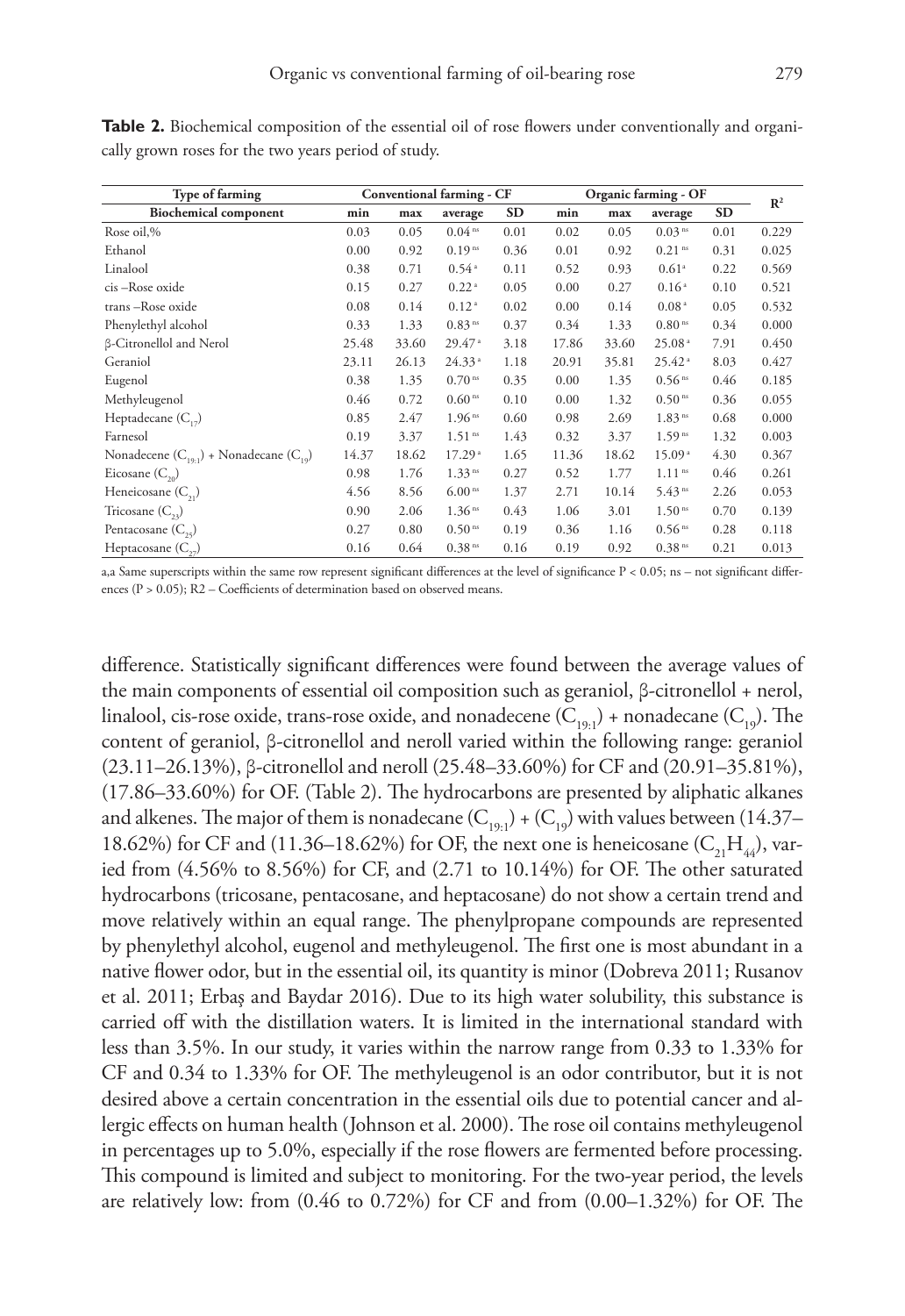results of the statistical analysis showed an influence on the essential oil composition in our study case. The coefficients of determination  $(R^2)$  vary within the range from 0.367 to 0.569, thus, the influence of the type of rose oil cultivation varied from 36.7 to 56.9%. A significant difference was not found for the other components of the biochemical composition of the essential oil, and the coefficients of determination  $(R^2)$  varied within very low limits. On the basis of the results obtained, the organic farming produced essential oil with higher linalool and geraniol content and lower β-citronellol and nerol concentrations, whereas the essential oil of CF is characterized by higher β-citronellol and nerol concentrations and lower linalool and geraniol content. Similar results were obtained by Kumar et al (2017), the authors reported more flower yield plant−1, number of flowers plant,−1 and flower yield ha−1 and a higher percentage of citronellol+nerol with an application of 120:40:90 kg NPK ha<sup>-1</sup>. The authors discussed that the ratio citronellol+nerol/ geraniol is higher for fertilized plots in comparison with manure plots. In our study the ratio citronellol+nerol/geraniol was also bigger 1.21 for CF than OF - 0,98.

#### Antioxidant activity of the rose flower

The total phenols, total flavonoids, and antioxidant activity in methanol extracts from conventionally and organically grown roses are presented in Table 3.

The phenolic compounds, even if not directly related to the food nutritional quality, have been receiving increasing attention as a result of their specific biological activ-

| Compound, %     | Region         | Year | <b>Total</b>        | Total flavo-          |                     | Antioxidant activity, mM TE/g<br><b>DPPH</b><br><b>ABTS</b><br><b>FRAP</b> |                |                        |  |  |
|-----------------|----------------|------|---------------------|-----------------------|---------------------|----------------------------------------------------------------------------|----------------|------------------------|--|--|
|                 |                |      | phenols, mg         | noids, mg             |                     |                                                                            |                | <b>CUPRAC</b>          |  |  |
|                 |                |      | GAE/g dw            | $QE/g$ dw             |                     |                                                                            |                |                        |  |  |
| Conventional    | Koprinka       | 2019 | $49.01 \pm 0.22$    | $11.07 \pm 0.23$      | 524.32±39.89        | 522.74±65.06                                                               | 3235.01±27.85  | 1713.83±147.19         |  |  |
| farming         | Koprinka       | 2020 | $40.60 \pm 13.30$   | $9.38 \pm 1.12$       | 596.61±128.1        | 544.50±111.18                                                              | 955.50±333.31  | 456.79±52.22           |  |  |
|                 | Damas 1        | 2019 | $41.14 \pm 0.23$    | 11.49±1.44            | 509.57±34.58        | 571.33±96.56                                                               | 2309.14±227.49 | 1128.14±77.45          |  |  |
|                 | Damas 1        | 2020 | 39.50±7.3           | $11.13 \pm 1.30$      | $639.64 \pm 127.62$ | 578.43±77.21                                                               | 1602.74±316.61 | 723.13±193.31          |  |  |
|                 | Damas 2        | 2019 | $41.74 \pm 0.07$    | 11.59±0.64            | 476.75±41.83        | 607.67±79.99                                                               | 2744.97±189.04 | 1176.25±145.31         |  |  |
|                 | Damas 2        | 2020 | $23.1 \pm 3.2$      | $7.46 \pm 0.56$       | 315.143±89.74       | 306.99±82.78                                                               | 1062.2±326.452 | 306.76±44.27           |  |  |
|                 | min            |      | 23.10               | 7.46                  | 315.14              | 306.99                                                                     | 955.50         | 306.76                 |  |  |
|                 | max            |      | 49.01               | 11.59                 | 639.64              | 607.67                                                                     | 3235.01        | 1713.83                |  |  |
|                 | average        |      | 39.18 ns            | $10.35$ <sup>ns</sup> | 510.34 <sup>a</sup> | 521.94 <sup>a</sup>                                                        | 1984.93 ns     | $917.48$ <sup>ms</sup> |  |  |
|                 | SD             |      | 8.58                | 1.63                  | 112.77              | 109.26                                                                     | 927.65         | 523.16                 |  |  |
| Organic farming | Yasenovo       | 2019 | $63.45 \pm 0.05$    | $12.36 \pm 0.50$      | 1033.06±30.57       | 793.72±63.72                                                               | 3141.96±29.02  | 2687.07±121.83         |  |  |
|                 | Yasenovo       | 2020 | 36.30±4.9           | $8.89 \pm 2.27$       | 592.86±64.63        | 604.33±78.95                                                               | 1418.70±362.67 | 537.34±107.42          |  |  |
|                 | Asen           | 2019 | 73.23±0.99          | $11.32 \pm 0.68$      | 839.96±12.47        | 1033.31±84.04                                                              | 746.41±90.16   | 2658.17±242.94         |  |  |
|                 | Asen           | 2020 | $41.8 \pm 12.8$     | $13.02 \pm 2.46$      | 675.69±179.13       | $676.23 \pm 178.20$                                                        | 1301.9±609.73  | 687.46±169.86          |  |  |
|                 | Skobelevo      | 2019 | $69.83 \pm 4.58$    | $11.55 \pm 1.0$       | 754.32±29.86        | 1026.13±21.60                                                              | 721.49±44.06   | 1760.29±112.99         |  |  |
|                 | Skobelevo      | 2020 | $41.3 \pm 3.3$      | $13.03 \pm 1.56$      | 945.04±326.25       | 652.21±45.17                                                               | 3648.3±1951.29 | 876.06±107.71          |  |  |
|                 | min            |      | 36.30               | 8.89                  | 592.86              | 604.33                                                                     | 721.49         | 537.34                 |  |  |
|                 | max            |      | 73.23               | 13.03                 | 1033.06             | 1033.31                                                                    | 3648.30        | 2687.07                |  |  |
|                 | average        |      | 54.32 <sup>ns</sup> | 11.70 <sup>ns</sup>   | 806.82 <sup>a</sup> | 797.66 <sup>a</sup>                                                        | 1829.79 ns     | 1534.40 ns             |  |  |
|                 | SD             |      | 16.32               | 1.55                  | 165.60              | 190.27                                                                     | 1255.27        | 978.51                 |  |  |
|                 | R <sup>2</sup> |      | 0.288               | 0.176                 | 0.568               | 0.486                                                                      | 0.006          | 0.156                  |  |  |

**Table 3.** The total phenols, total flavonoids and antioxidant activity in methanol extracts from conventionally and organically grown roses.

a,a Same superscripts within the same column represent significant differences at the level of significance P < 0.05; ns – not significant differences (P > 0.05); R2 – Coefficients of determination based on observed means.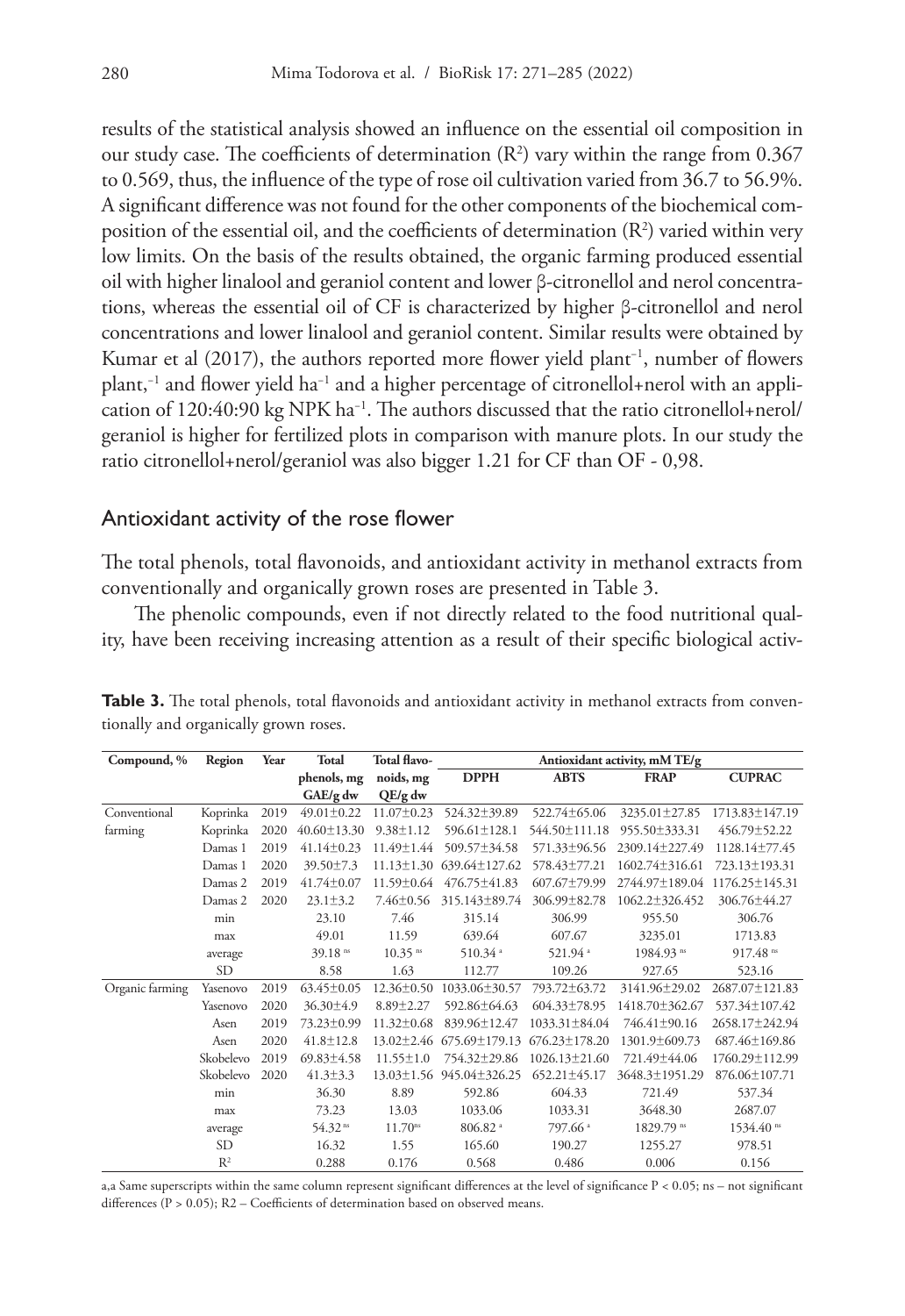ity. Higher values of the total phenols were found in the methanol extract of rose petals from OF between (36.30–73.23) mg GAE/g dw, with a mean value of 54.32 mg GAE/g dw and a lower concentration for CF between (23.10–49.01) mg GAE/g dw with a mean value of 39.18 mg GAE/g. The values of total flavonoids varied between 8.89 and 13.03 mg QE/g dw with a mean value of 11.70 mg QE/g dw for OF and (7.46–11.59)  $QE/g$  dw with a mean value of 10.35  $QE/g$  dw for CF. An interaction was found between the impact of the agricultural system and annual conditions in the study period on the total phenol and total flavonoids content, but a statistically significant difference was not found with regards to the agricultural system. The antioxidant activity of the rose petal extracts was evaluated by four methods based on the different mechanisms (DPPH, ABTS, FRAP, and CUPRAC). It was found that organic farming production (Table 3) demonstrated the best radical scavenging activity evaluated by the three DPPH, ABTS, and CUPRAC methods according to the averaged data for two years, namely 806.82, 797.66 and 1534.40 mM TE/g dw for OF versus 510.34, 521.94 and 917.48 mM TE/g dw for CF with high statistical significance for the DPPH and ABTS analyses. The coefficient of determination (R<sup>2</sup>) showed influence of the agricultural system type on the oil bearing rose cultivation with more than 0.49% on antioxidant activity in oil rose flower. The authors' team of Wang et al. (2008) also reported significantly higher total phenolics, total anthocyanins, and antioxidant activity in blueberry fruit grown from organic culture than fruit from conventional farming. The investigation of Taie et al. (2010) with basil plants also indicated that organic fertilization can yield a significant increase in antioxidant activity, anti-cancer activity, phenolics, and flavonoids of the culinary herbal plant.

The impact of climate conditions in 2019 and 2020, irrigation practice and the variety types on the essential oil composition and the antioxidant activity of rose petals was also studied. The results are presented in Table 4.

According to Dobreva and Angelova (2011), the greatest influence on the biosynthesis of the essential oil is attributed to temperature, humidity, and light intensity, whereas the air humidity is associated with an increased production of the rose flowers and rose oil content. Therefore, the second year 2020 would be more favorable for the growth of the oil-bearing rose and the production of essential oil in the study region. As can be seen from the data presented in Table 4, the productiveness of essential oil from the studied private farms was greater in 2020 by 0.04% than it had been in 2019, without a statistical significance. Results of the statistical analysis showed that climate in the period under study was a factor influencing essential oil composition. Statistically significant differences were found between the average values of the components such as farnesol, tricosane, pentacosane and heptacosane. The coefficients of determination  $(\mathbb{R}^2)$ varied within the range from 0.35 to 0.97, thus, the influence of the climate conditions on these components varied from 35% to 97%. A statistically significant difference was also found with regards to the total phenols and the DPPH antioxidant activity, whereas the drier year of 2019 was more favorable for biosynthesis of second metabolites. This confirmed that the contents of polyphenolics and antioxidants in the rose petals  $(R^2)$  $= 0.47; 0.65$  are strongly influenced by the environment, e.g. the geographical and edaphic factors, as previously described by Ginova et al. (2013). Any impact of the ir-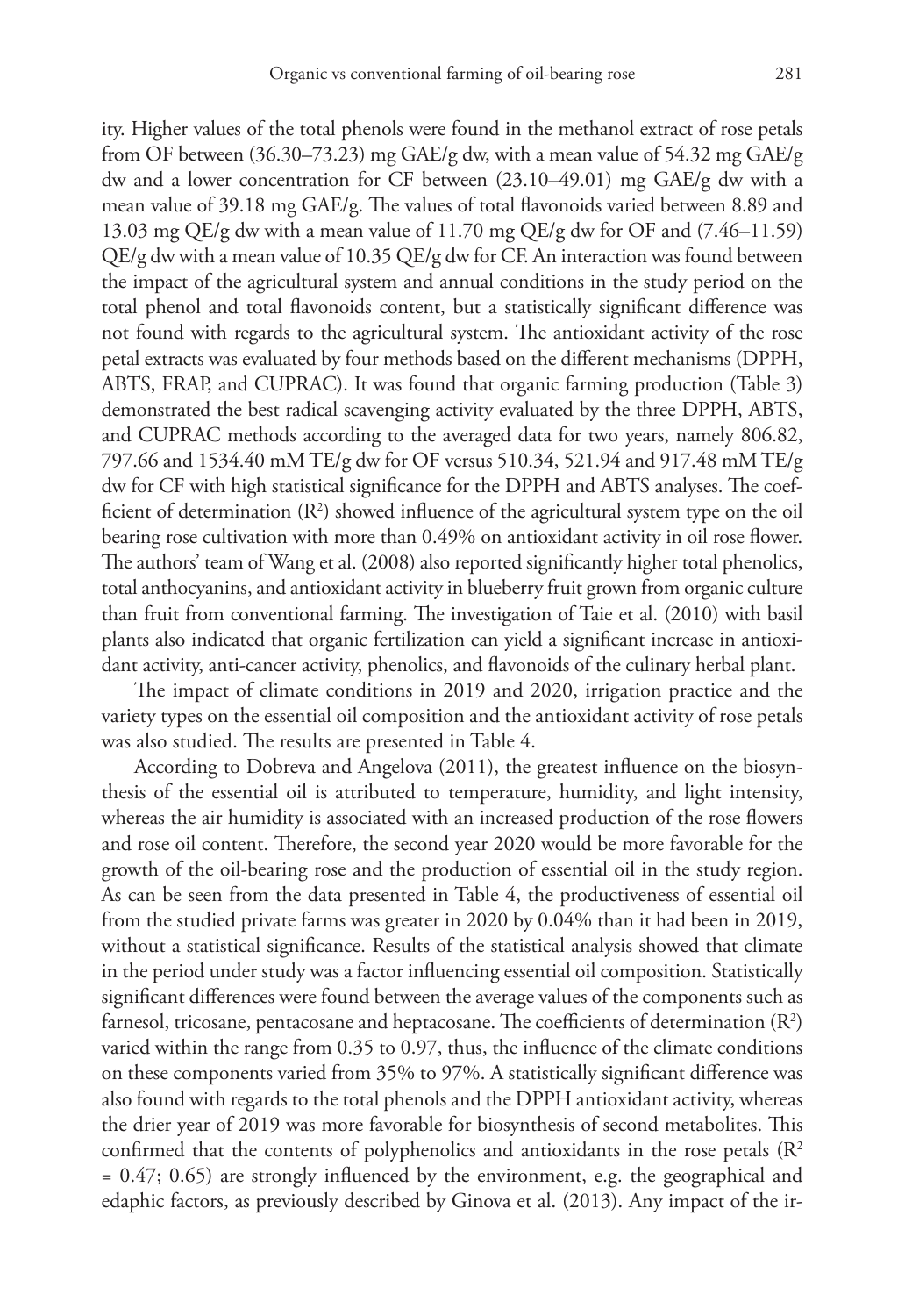rigation practice on the rose oil quality and biosynthesis of second metabolites was not found. According to Ucar et al (2017) irrigation, as an agronomic practice has a significant effect mainly on the oil bearing flower yield. A statistically significant difference of the essential oil composition was found between the R. *damascena* and cv. Raduga for the main components such as geraniol, β-citronellol and neroll and eugenol. The first thing that stands out is the relationship between the most abundant terpene alcohols – for Raduga the dominant is geraniol (32.36–35.81%) and lower for R. *damascena*, between (20.91–27.24%) whereas the coefficient of determination is  $R^2$  = 0.89.

| Biochemical component of   | min          | max     | mean                       | <b>SD</b> | min            | max        | mean               | <b>SD</b> | $\mathbb{R}^2$ |  |  |
|----------------------------|--------------|---------|----------------------------|-----------|----------------|------------|--------------------|-----------|----------------|--|--|
| rose oil/rose flower       |              |         |                            |           |                |            |                    |           |                |  |  |
|                            |              |         | 2019 Year                  |           | 2020 Year      |            |                    |           |                |  |  |
| Essential oil, %           | 0.02         | 0.04    | $0.03_{\textrm{\tiny ns}}$ | 0.01      | 0.03           | 0.05       | $0.04_{\text{ns}}$ | 0.00      | 0.01           |  |  |
| Farnesol                   | 0.19         | 3.37    | 0.28                       | 0.67      | 2.43           | 3.37       | 2.88               | 0.34      | 0.97           |  |  |
| Tricosane $(C_{22})$       | 1.30         | 3.01    | 2.09                       | 0.68      | 0.90           | 1.31       | 1.18               | 0.17      | 0.54           |  |  |
| Pentacosane $(C_{25})$     | 0.45         | 1.16    | $0.77$ <sub>2</sub>        | 0.30      | 0.27           | 0.53       | 0.42               | 0.98      | 0.44           |  |  |
| Heptacosane $(C_{22})$     | 0.26         | 0.92    | 0.52                       | 0.24      | 0.16           | 0.38       | 0.28               | 0.08      | 0.35           |  |  |
| Total phenols, mg GAE/g dw | 41.14        | 73.23   | 56.40                      | 14.25     | 23.10          | 41.80      | 37.10              | 7.13      | 0.47           |  |  |
| CUPRAC, mM TE/g            | 1128.14      | 2687.14 | 1853.96                    | 686.34    | 306.76         | 876.06     | 597.92             | 204.66    | 0.65           |  |  |
|                            |              |         | Irrigation                 |           | Non irrigation |            |                    |           |                |  |  |
| Methyleugenol              | 0.00         | 0.67    | 0.31                       | 0.27      | 0.67           | 1.32       | 0.92 <sub>1</sub>  | 0.30      | 0.56           |  |  |
| Heptadecane $(C_{12})$     | 1.76         | 2.69    | 2.22                       | 0.29      | 0.85           | 2.36       | 1.40               | 0.68      | 0.47           |  |  |
|                            | R. Damascena |         |                            |           |                | cv. Raduga |                    |           |                |  |  |
| Linalool                   | 0.38         | 0.83    | 0.57                       | 0.14      | 0.81           | 0.93       | 0.87               | 0.56      | 0.62           |  |  |
| cis-Rose oxide             | 0.15         | 0.27    | 0.22                       | 0.43      | 0.00           | 0.04       | 0.02               | 0.21      | 0.88           |  |  |
| trans-Rose oxide           | 0.08         | 0.14    | 0.12                       | 0.23      | 0.00           | 0.03       | 0.01               | 0.02      | 0.87           |  |  |
| β-Citronellol and Nerol    | 25.48        | 33.60   | 29.29 <sub>a</sub>         | 3.05      | 17.86          | 20.02      | 18.80              | 0.96      | 0.81           |  |  |
| Geraniol                   | 20.91        | 27.24   | 24.27                      | 1.97      | 32.36          | 35.81      | 34.46              | 1.64      | 0.89           |  |  |
| Methyleugenol              | 0.46         | 1.32    | 0.74                       | 0.28      | 0.00           | 0.14       | 0.06 <sub>2</sub>  | 0.07      | 0.68           |  |  |
| Eicosane $(C_{20})$        | 0.98         | 1.77    | 1.35                       | 0.30      | 0.52           | 0.89       | 0.66 <sub>1</sub>  | 0.17      | 0.64           |  |  |
| ABTS, mM TE/g              | 306.99       | 793.70  | 566.21                     | 133.45    | 652.21         | 1033.31    | 846.97             | 211.27    | 0.45           |  |  |

**Table 4.** Impact of the climate condition in 2019 and 2020 years, irrigation practice and variety on the rose oil composition and the antioxidant activity of rose petals.

a,a Same superscripts within the same column represent significant differences at the level of significance P < 0.05; R2 – Coefficients of determination based on observed means, SD-Standard deviation.

# **Conclusion**

The conventional or organic agricultural type of system is a question of choice for every farmer, based on the benefits and challenges in the agricultural sector. In the medical plants cultivation, including oil bearing rose production, the choice of the system and the application of agricultural practices could have an enormous effect on the quality of cosmetic rose products and food supplements. Our results show that the application of combined eco-friendly agricultural practices in organic private farms in *R. damascena* cultivation gives a better quality of the rose flowers with higher values of antioxidant activity in comparison with the conventional agricultural system.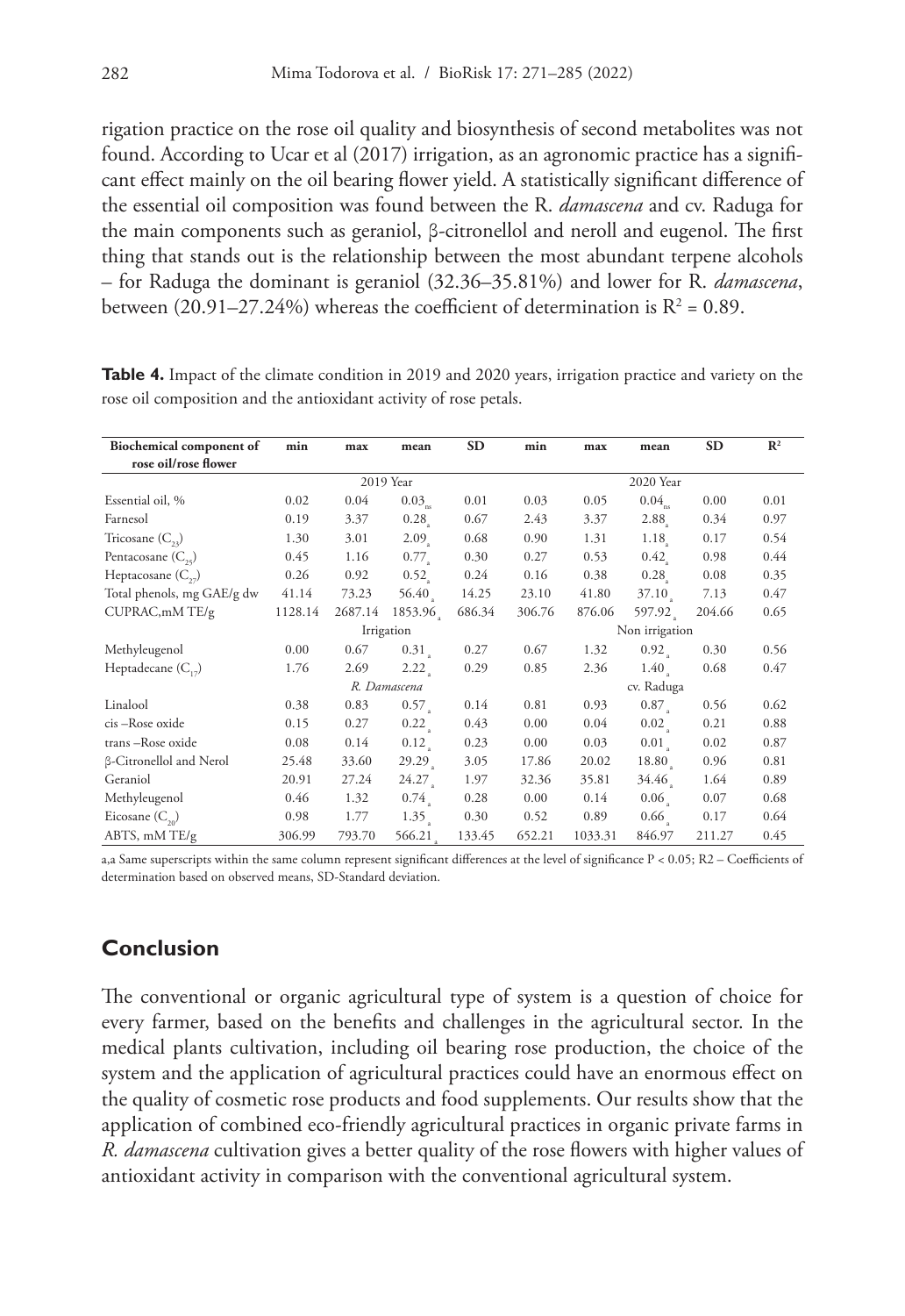# **Acknowledgements**

This work was supported by the Bulgarian Ministry of Education and Science under the National Research Programme "Healthy Foods for a Strong Bio-Economy and Quality of Life" approved by DCM Nº 577/17.08.2018.

# **References**

- Baydar N, Baydar H (2013) Phenolic compounds, antiradical activity and antioxidant capacity of oil-bearing rose (*Rosa damascena* Mill.) extracts. Industrial Crops and Products 41: 375–380.<https://doi.org/10.1016/j.indcrop.2012.04.045>
- Benzie F, Srtain J (1996) Ferric reducing the ability of plasma (FRAP) as a measure of "antioxidant power": The FRAP assay. Analytical Biochemistry 239(1): 70–76. [https://doi.](https://doi.org/10.1006/abio.1996.0292) [org/10.1006/abio.1996.0292](https://doi.org/10.1006/abio.1996.0292)
- Briskin DP (2000) Medicinal Plants and Phytomedicines. Linking Plant Biochemistry and Physiology to Human Health. Plant Physiology 124(2): 507–514. [https://doi.org/10.1104/](https://doi.org/10.1104/pp.124.2.507) [pp.124.2.507](https://doi.org/10.1104/pp.124.2.507)
- Chalova V, Manolov I, Manolova V (2017) Challenges for commercial organic production of oil-bearing rose in Bulgaria. Biological Agriculture & Horticulture 33(3): 1–13. [https://](https://doi.org/10.1080/01448765.2017.1315613) [doi.org/10.1080/01448765.2017.1315613](https://doi.org/10.1080/01448765.2017.1315613)
- Dobreva A (2011) Technological study on the composition of rose oil. Scientific Works of University of Food Technologies 58(2): 94–98.
- Dobreva A, Angelova D (2011) Correlations between basic characteristics of the essential oil of *Rosa damascena* Mill. and environmental factors. Journal of Mountain Agriculture on the Balkans 14(5): 1086–1098.
- Erbaş S, Baydar H (2016) Variation in Scent Compounds of Oil-Bearing Rose (*Rosa damascena* Mill.) Produced by Headspace Solid Phase Microextraction, Hydrodistillation and Solvent Extraction. Records of Natural Products 10(5): 555–565.
- Erdal I, Munduz H (2017) Comparing the nutritional status of organic and conventional oilbearing rose (*Rosa damascena* Mill.) Gardens in Lakes Region With Leaf and Flower Analyzes. Toprak Su Dergisi 6(2): 26–31. <https://doi.org/10.21657/topraksu.339828>
- Ginova A, Mihalev K, Kondakova V (2013) Antioxidant capacity of petals and leaves from different rose (*Rosa damascena* Mill.) plantations in Bulgaria. International Journal of Pure & Applied Bioscience 1(2): 38–43. [http://www.ijpab.com/form/2013%20Volume%20](http://www.ijpab.com/form/2013%20Volume%201,%20issue%202/IJPAB-2013-1-2-38-43.pdf) [1,%20issue%202/IJPAB-2013-1-2-38-43.pdf](http://www.ijpab.com/form/2013%20Volume%201,%20issue%202/IJPAB-2013-1-2-38-43.pdf)
- Giuseppina P, Lima P, Vianello F (2011) Review on the main differences between organic and conventional plant-based foods. International Journal of Food Science & Technology 46(1): 1–13. <https://doi.org/10.1111/j.1365-2621.2010.02436.x>
- Gunes E (2005) Turkey Rose Oil Production and Marketing: A Review on Problem and Opportunities. The Journal of Applied Science 5(10): 1871–1875. [https://doi.org/10.3923/](https://doi.org/10.3923/jas.2005.1871.1875) [jas.2005.1871.1875](https://doi.org/10.3923/jas.2005.1871.1875)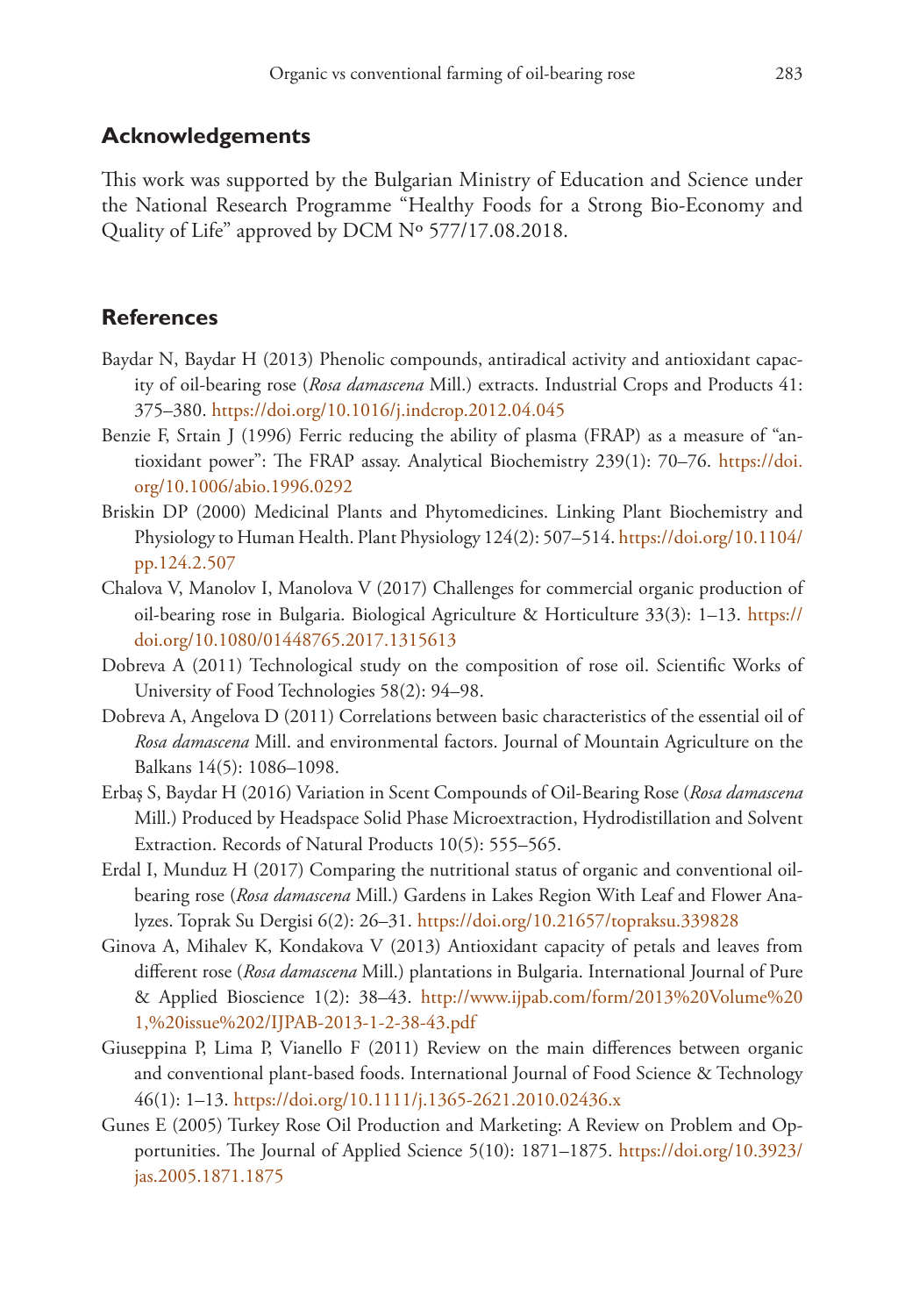- Ivanov I, Vrancheva R, Marchev A, Petkova N, Aneva I, Denev P, Georgiev G, Pavlov A (2014) Antioxidant activities and phenolic compounds in Bulgarian *Fumaria* species. International Journal of Current Microbiology and Applied Sciences 3(2): 296–306.
- Johnson J, Ryan M, Toft J, Graves S, Hejtmancik M, Cunningham M, Herbert R, Abdo K (2000) Two-year toxicity and carcinogenicity study of methyleugenol in F344/N rats and B6C3F(1) mice. Journal of Agricultural and Food Chemistry 48(8): 3620–3632. [https://](https://doi.org/10.1021/jf000364a) [doi.org/10.1021/jf000364a](https://doi.org/10.1021/jf000364a)
- Kivrak I, Duru M, Öztürk M, Mercan N, Harmandar M, Topçu G (2009) Antioxidant, anticholinesterase and antimicrobial constituents from the essential oil and ethanol extract of *Salvia potentillifolia.* Food Chemistry 116(2): 470–479. [https://doi.org/10.1016/j.food](https://doi.org/10.1016/j.foodchem.2009.02.069)[chem.2009.02.069](https://doi.org/10.1016/j.foodchem.2009.02.069)
- Kovacheva N, Rusanov K, Atanassov I (2010) Industrial Cultivation of Oil Bearing Rose and Rose Oil Production in Bulgaria During 21<sup>st</sup> Century, Directions and Challenges. Biotechnology, Biotechnological Equipment 24(2): 1793–1798. [https://doi.org/10.2478/](https://doi.org/10.2478/V10133-010-0032-4) [V10133-010-0032-4](https://doi.org/10.2478/V10133-010-0032-4)
- Kumar R, Sharma S, Sood S, Agnihotri K (2013) Agronomic interventions for the improvement of essential oil content and composition of damask rose (*Rosa damascena* Mill.) under western Himalayas. Industrial Crops and Products 48: 171–177. [https://doi.org/10.1016/j.](https://doi.org/10.1016/j.indcrop.2013.04.020) [indcrop.2013.04.020](https://doi.org/10.1016/j.indcrop.2013.04.020)
- Kumar R, Sharma S, Sood S, Kaundal M, Agnihotri V (2017) Effect of manures and inorganic fertilizers on growth, yield, and essential oil of damask rose (*Rosa damascena* Mill.) and chemical properties of soil in western Himalayas. Journal of Plant Nutrition 40(11): 1604–1615.<https://doi.org/10.1080/01904167.2016.1270315>
- Mahboubi M (2016) Rosa damascena as holy ancient herb with novel applications. Journal of Traditional and Complementary Medicine 6(1): 10–16. [https://doi.org/10.1016/j.jtc](https://doi.org/10.1016/j.jtcme.2015.09.005)[me.2015.09.005](https://doi.org/10.1016/j.jtcme.2015.09.005)
- Malik A, SuryapanI S, Ahmad J (2011) Chemical vs organic cultivation of medicinal and aromatic plants: the choice is clear. International Journal of Medicinal and Aromatic Plants  $1(1): 5-13.$
- Nazarenko LG (1983) Raduga new sort essential oil rose. Scientific Works of VNIEMK. Simpheropol, Ukraine 15: 49–54.
- Nunes H, Miguel M (2017) *Rosa damascena* essential oils: a brief review about chemical composition and biological properties. Trends in phytochemical research 1: 111–128.
- Petkova N, Todorova M, Grozeva N, Gerdzhikova M (2020) Phenolic content and antioxidant activity of water extracts from *Rosa damascena* petals grown in Kazanlak Valley, Bulgaria. Scientific Papers. Series B, Horticulture. Vol. Lxiv, No. 1, 2020 Print Issn 2285–5653, Cd-Rom Issn 2285–5661, Online Issn 2286–1580, Issn-L 2285–5653. Physiology to human health. Plant Physiology 124(2): 507–514.
- Rusanov K, Kovacheva N, Atanassov I (2011) Comparative GC/MS analysis of rose flower and distilled oil volatiles of the oil bearing rose *Rosa damascena.* Biotechnology, Biotechnological Equipment 25(1): 2210–2216.<https://doi.org/10.5504/BBEQ.2011.0015>
- Shishkov T, Kolev N (2014) The Soils of Bulgaria. Springer Science+Business Media Dordrecht, [xvi +] 208 pp.<https://link.springer.com/book/10.1007/978-94-007-7784-2>